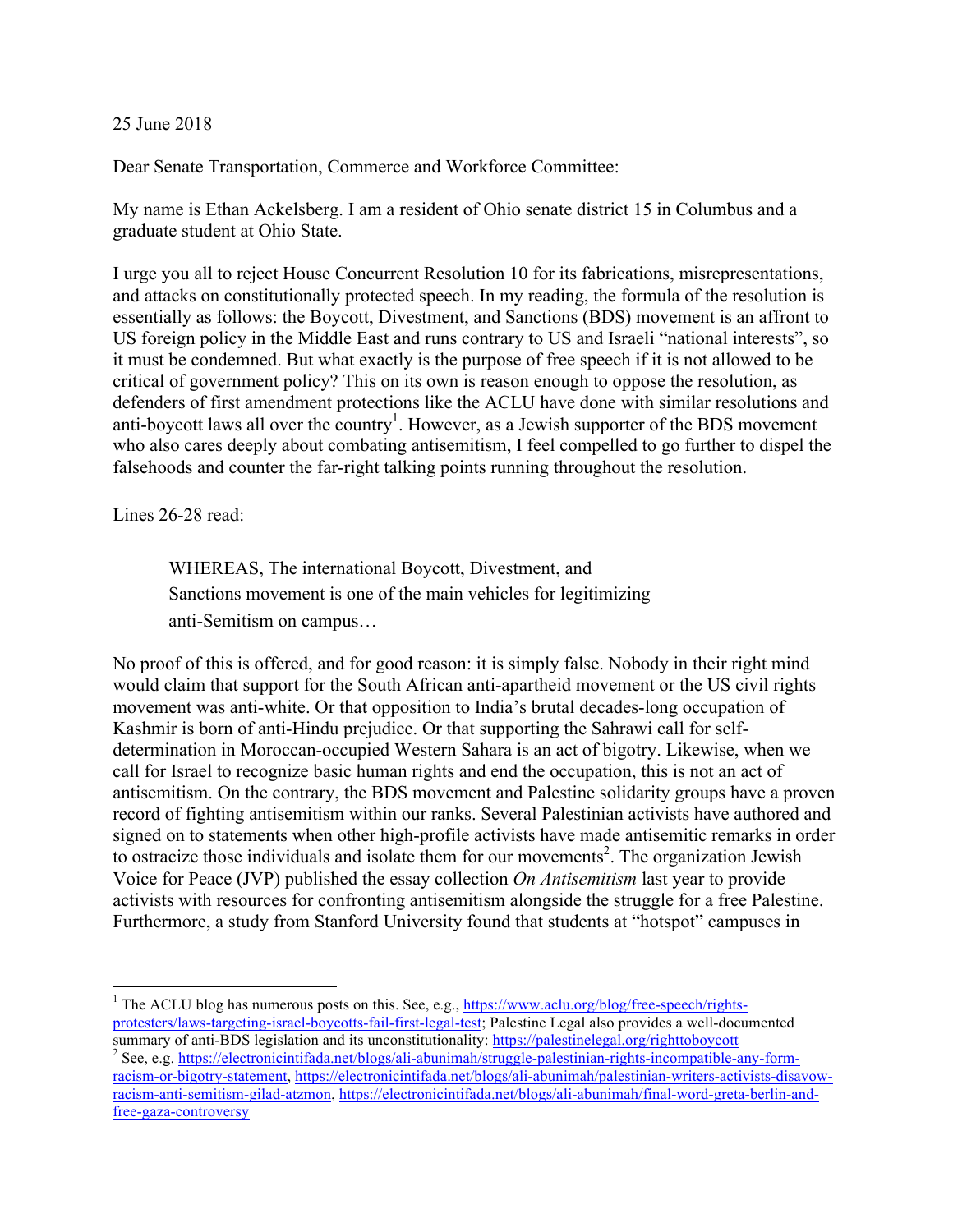California, where there have been large BDS campaigns, generally feel safe and not under threat from antisemitism<sup>3</sup>.

Lines 38-43 read:

WHEREAS, The dramatic increase in Boycott, Divestment, and Sanctions campaign activities on college campuses around the country has resulted in increased animosity and intimidation against Jewish students, negatively impacting student programming of vital importance to all American students related to the State of Israel and politics in the Middle East

Perhaps the authors of this resolution have forgotten one of the central lessons of statistics: correlation does not imply causation. I have already addressed the spuriousness of the charges of antisemitism leveled against campus BDS activists, but there is more to respond to here, namely the claim that BDS is "negatively impacting student programming of vital importance to all American students related to the State of Israel and politics in the Middle East." How can a resolution condemning speech critical of Israel purport to uphold the opportunity to have important discussions on Palestine/Israel? The real threat to student programming is the censorship of the Palestinian perspective. Numerous respected academics have been threatened and punished by administrators—and in the cases of Steven Salaita and Norman Finkelstein, pushed out of academic jobs—for presenting views critical of Israel. The University of California Berkeley suspended a student-run course called, "Palestine: A Settler Colonial Analysis" in the fall of 2016 for its critical portrayal of Palestine/Israel<sup>4</sup>. Palestine Legal has documented several other attacks on speech—in many cases restricting the limits of academic debate and opportunities—in their report, "The Palestine Exception to Free Speech"<sup>5</sup>.

The next section is so rife with nonsense that I will break it into further subsections to respond. Lines 44-46 read:

WHEREAS, Leaders of the Boycott, Divestment, and Sanctions movement say their goal is to eliminate Israel as the home of the Jewish people…

This is an outright lie (or such a serious distortion that the truth is completely buried). The BDS

<sup>4</sup> https://www.haaretz.com/world-news/americas/uc-berkeley-suspends-course-amid-accusations-of-anti-semitic-<br>viewpoints-1.5437605

<sup>&</sup>lt;sup>3</sup> Ari Y. Kelman, et al., "Safe and on the Sidelines: Jewish Students and the Israel-Palestine Conflict on Campus." https://stanford.app.box.com/v/SafeandontheSidelinesReport

 $\frac{1}{5}$  https://palestinelegal.org/the-palestine-exception/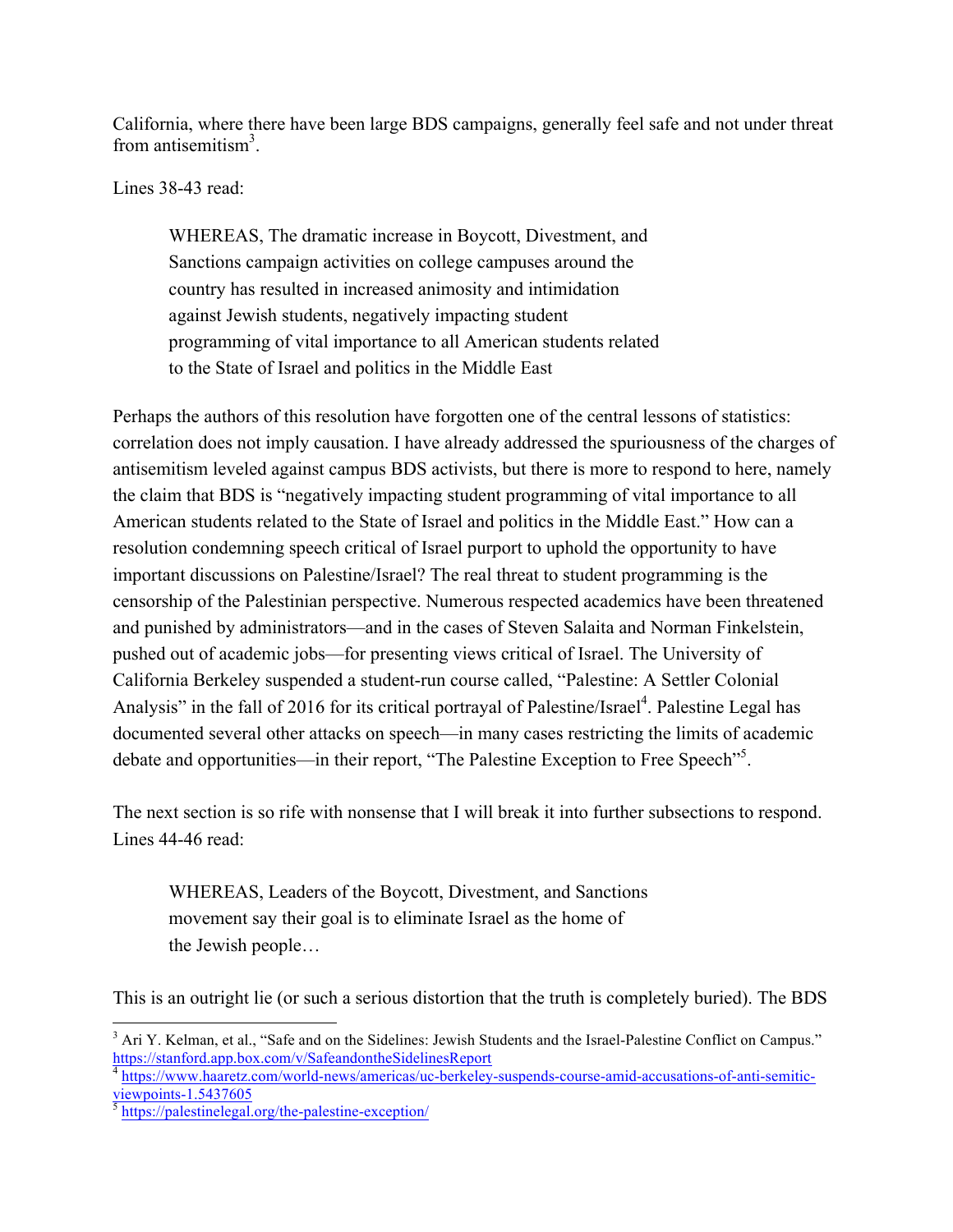movement has very specific goals. They are: (1) ending Israel's occupation and colonization of all Arab lands and dismantling the wall; (2) recognizing the fundamental rights of the Arab-Palestinian citizens of Israel to full equality; and (3) respecting, protecting and promoting the rights of Palestinian refugees to return to their homes and properties as stipulated in UN Resolution 194<sup>6</sup>. These are straightforward demands based in international law and basic democratic principles, not some genocidal plot, as the authors of the resolution seem to suggest. It is true that the third demand would likely create an Arab demographic majority in Israel and that together with the second demand, Israel would lose its exclusivist ethno-religious character and become a democracy of all of its people. This, however, is a good thing unless one believes that ethno-states are better than democracies. Such beliefs would put you in the company of actual genocidal, antisemitic figures like Richard Spencer, who has in fact pointed to Israel as a model for what a "white ethno-state" could look like in the  $US<sup>7</sup>$ .

This section continues, in lines 46-49:

…signs and messaging at anti-Israel rallies have adopted the Boycott, Divestment, and Sanctions movement's theme slogan, "Palestine forever, Israel Never Ever" meaning that the State of Israel would cease to exist…

This "theme slogan" is a total fabrication. The only match in the first several pages of a Google search of this phrase is from testimony submitted last fall quoting this resolution when it was up for vote in the House.

The resolution then goes on to suggest that the state of Israel has a legitimate claim not only to the territory within the Green Line, but also to "Jerusalem, Judea, and Samaria" (line 52). There is no interpretation of international law that could possibly justify such a claim. The Israeli settlements within the West Bank have been repeatedly condemned for violating international law<sup>8</sup>, and the authors show here that they have no interest in recognizing a "right to exist" for a Palestinian state. Where is the resolution condemning them for anti-Palestinian prejudice?

 $\frac{6}{7}$  https://bdsmovement.net/what-is-bds<br> $\frac{7}{7}$  From the Southern Poverty Law Center profile on Richard Spencer: "Spencer also has termed his mission a 'sort of white Zionism,' that would inspire whites with the dream of such a homeland just as Zionism helped spur the establishment of Israel. A white ethno-state would be an *Altneuland*—an old, new country—he said, attributing the term to Theodor Herzl, a founding father of Zionism." https://www.splcenter.org/fighting-hate/extremistfiles/individual/richard-bertrand-spencer-0<br><sup>8</sup> See, e.g., a 2016 ruling by the UN security council: https://www.un.org/press/en/2016/sc12657.doc.htm; the Israeli

human rights organization B'Tselem also has useful information on the settlements are their status under international law: https://www.btselem.org/settlements